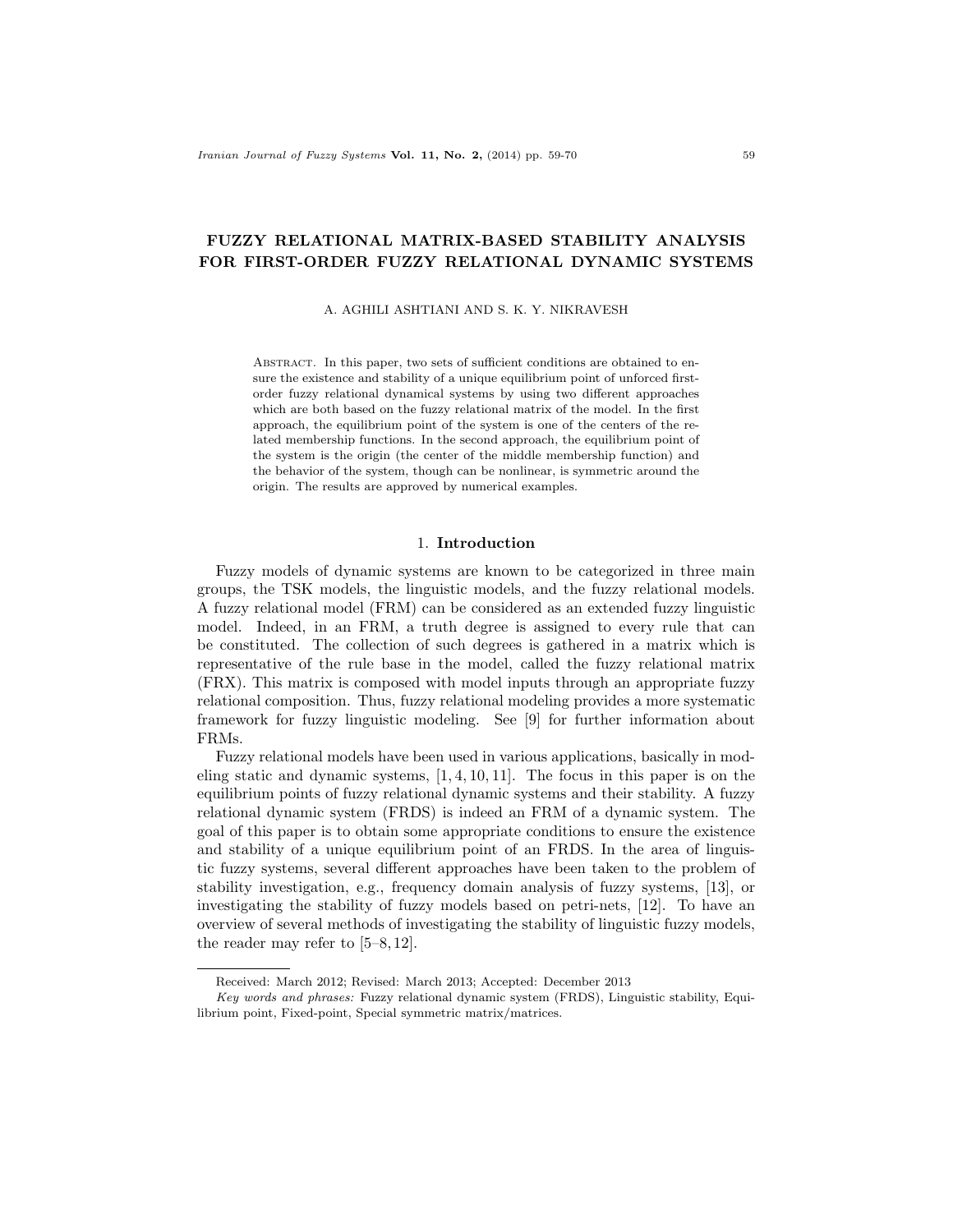

Figure 1. The Block Diagram of an Unforced First-Order FRDS

From the structural and methodological viewpoints, this paper mainly follows the line of [3], where a set of sufficient conditions is obtained for a first-order FRDS with respect to its FRX. It should be noted that in a first-order FRDS, the fuzzy relational equation of the FRM can be written as:

$$
\mathbf{b}(k+1) = \mathbf{b}(k) \circ \mathbf{R},\tag{1}
$$

where **R** is a  $q \times q$  fuzzy relational matrix and **b** is a row vector.

The paper is organized as follows. After this introduction in Section 1, Section 2 represents the model configuration and components as well as a few preliminary concepts from [3]. Main results are developed in Section 3, where the stability issue is addressed by two approaches in two subsections. In the first subsection, the existence of a unique equilibrium point at the center of a linguistic term and its asymptotic stability is studied. The result of this approach is indeed an effective improvement made on the results of [3]. In the second subsection, the focus is on the origin of a system with symmetric behavior around its origin, and a sufficient condition for the asymptotic stability of such systems at the origin is obtained by using the mathematical tools introduced in [2]. Section 4 represents some examples to verify the proposed sets of sufficient conditions. Finally, the paper is concluded with a brief summary of results and suggestions in Section 5.

## 2. Preliminaries

The block diagram of an unforced first-order FRDS is depicted in Figure 1, where the components types, in this paper, are selected as follows:

- Fuzzifier: standard fuzzifier, see Reminder 2.1.
- Fuzzy Relational Composition: algebraic composition, see Reminder 2.2.
- Defuzzifier: weighted average deffuzifier, see Reminder 2.3.

**Reminder 2.1.** In [3] the *standard fuzzifier* is defined as a fuzzifier made up of q triangular membership functions with the property of sum-normality, i.e., the sum of the membership function values for every non-fuzzy value is one.

**Reminder 2.2.** In an FRDS with *algebraic* or *sum-product* fuzzy relational composition, the fuzzy composition is of the form s-t, the t-conorm is the algebraic sum, and the t-norm is the algebraic product, i.e.,  $s(a, b) = min(a + b, 1)$  and  $t(a, b) = ab$ for  $a, b \in [0, 1]$ .

**Reminder 2.3.** The output y of a weighted average defuzzifier is calculated as  $y = \sum b_i c_i / \sum b_i$ , where **b** and **c** are respectively the input vector and the *centers* vector of the defuzzifier.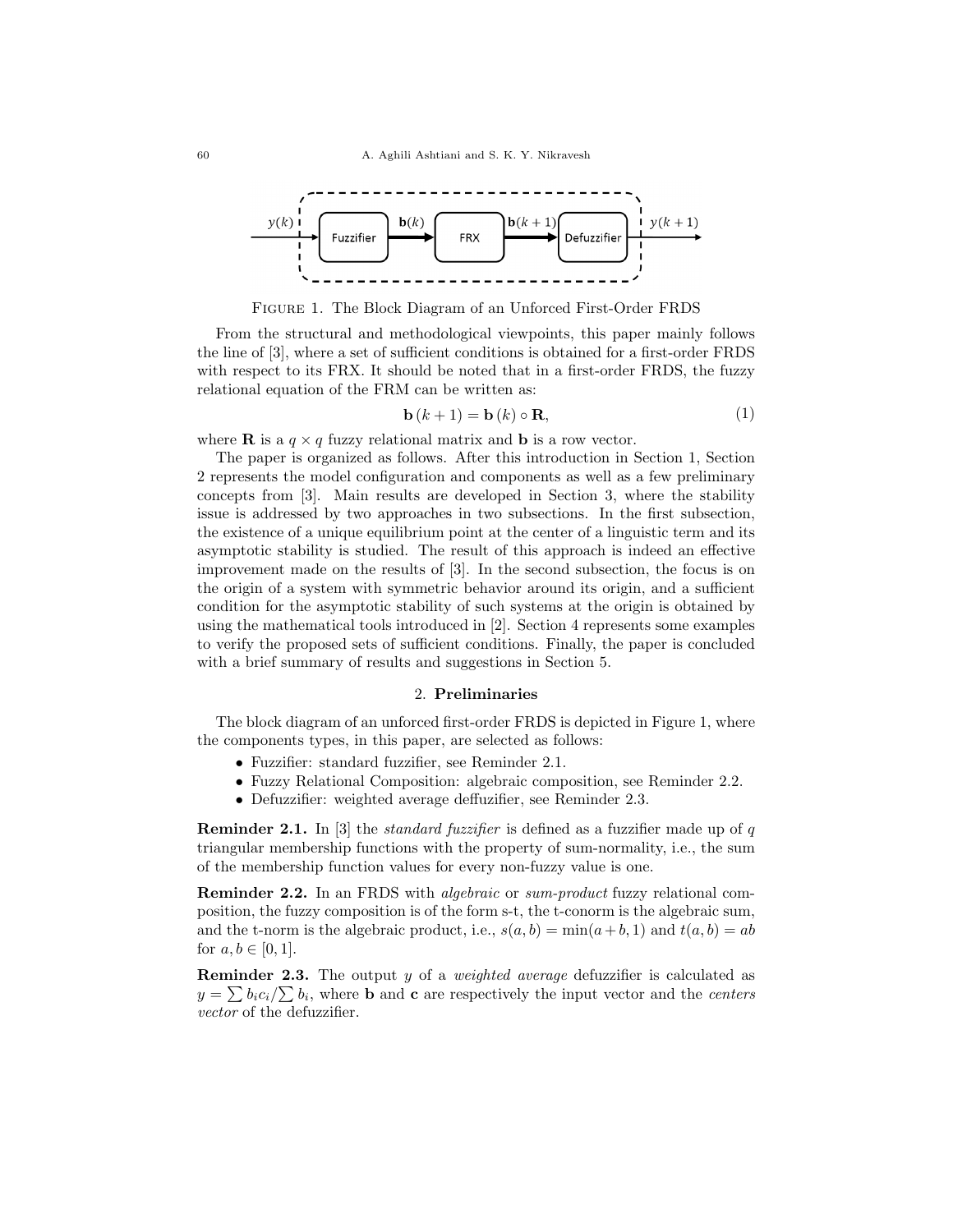**Definition 2.4.** [3, Definition 3.2] Let  $\Gamma_f$  be the hyperplane of all q-tuples  $(x_1, ..., x_q)$ such that:

$$
\sum_{j=1}^{q} x_j = 1,\t\t(2)
$$

where  $x_i \in [0, 1]$ , for  $i = 1, ..., q$ . An FRDS described by  $\mathbf{b}(k+1) = \mathbf{b}(k) \circ \mathbf{R}$  has the property of *intraplanarity* on  $\Gamma_f$ , if  $\mathbf{b}(k+1) \in \Gamma_f$  for every  $\mathbf{b}(k) \in \Gamma_f$ .

In other words, the FRDS is called *intraplanar* if  $\Gamma_f$  is invariant under the sumproduct fuzzy composition.

**Definition 2.5.** [3, Definition 3.3] A  $p \times q$  matrix  $\mathbf{R} = [r_{ij}]$  is called *unit-row* matrix if:

$$
\sum_{j=1}^{q} r_{ij} = 1 \quad \forall i \in \{1, ..., p\}.
$$
 (3)

**Lemma 2.6.** [3, Lemma 3.4] Let  $\mathbf{R} = [r_{ij}]$  be a  $q \times q$  relational matrix and "∘ $\mathbf{R}$ " be sum-product fuzzy composition with **R**, as in  $\mathbf{b} = \mathbf{a} \circ \mathbf{R}$ . Then the hyperplane  $\Gamma_f$ is invariant under "◦ $\mathbb{R}$ " if and only if  $\mathbb{R}$  is a unit-row matrix.

Throughout this paper: An FRDS with a standard fuzzifier, an algebraic fuzzy relational composition, a weighted average defuzzifier, and a unit-row FRX, is called a FRDS-SAWU for the sake of brevity; "row<sub>i</sub>(M)" and "col<sub>i</sub>(M)" denote respectively the *i*-th row and the *j*-th column of a matrix  $M$ ;  $c_i$  is the *i*-th element of the centers vector, i.e., the center of i-th membership function of the  $\vee$  and  $\wedge$  stand respectively for the *max* and *min* functions;  $\frac{1}{zadeh}$  and  $\frac{1}{algebraic}$  denote respectively max-min and sum-product fuzzy relational compositions.

## 3. Main Results

The goal of this section is to provide some assessable FRX-based criterions for investigating the stability of an equilibrium point of an FRDS-SAWU. Two sets of sufficient conditions are obtained in this regard which are developed in the two following subsections.

3.1. First Approach: Convergence to The Center of a Linguistic Term. In this section, the approach of [3] is directly followed to improve the results therein.

**Theorem 3.1.** [3, Theorem 3.8] In a first-order FRDS-SAWU, the output (of the defuzzifier) converges asymptotically globally to  $c_l$ , if:

1. 
$$
ru = 1
$$
,  
2.  $ri_l \neq 0$ ,  $\forall i = 1, ..., q$ .

Theorem 3.1 represents a set of sufficient conditions for convergence to the center of the l-th linguistic term. In this section, the aim is to alleviate the second condition.

The general fuzzy relational equation of an unforced first-order FRDS (with s-t composition) can be written as:

$$
b_{j}(k+1) = S_{i} t(b_{i}(k), r_{ij}), \qquad (4)
$$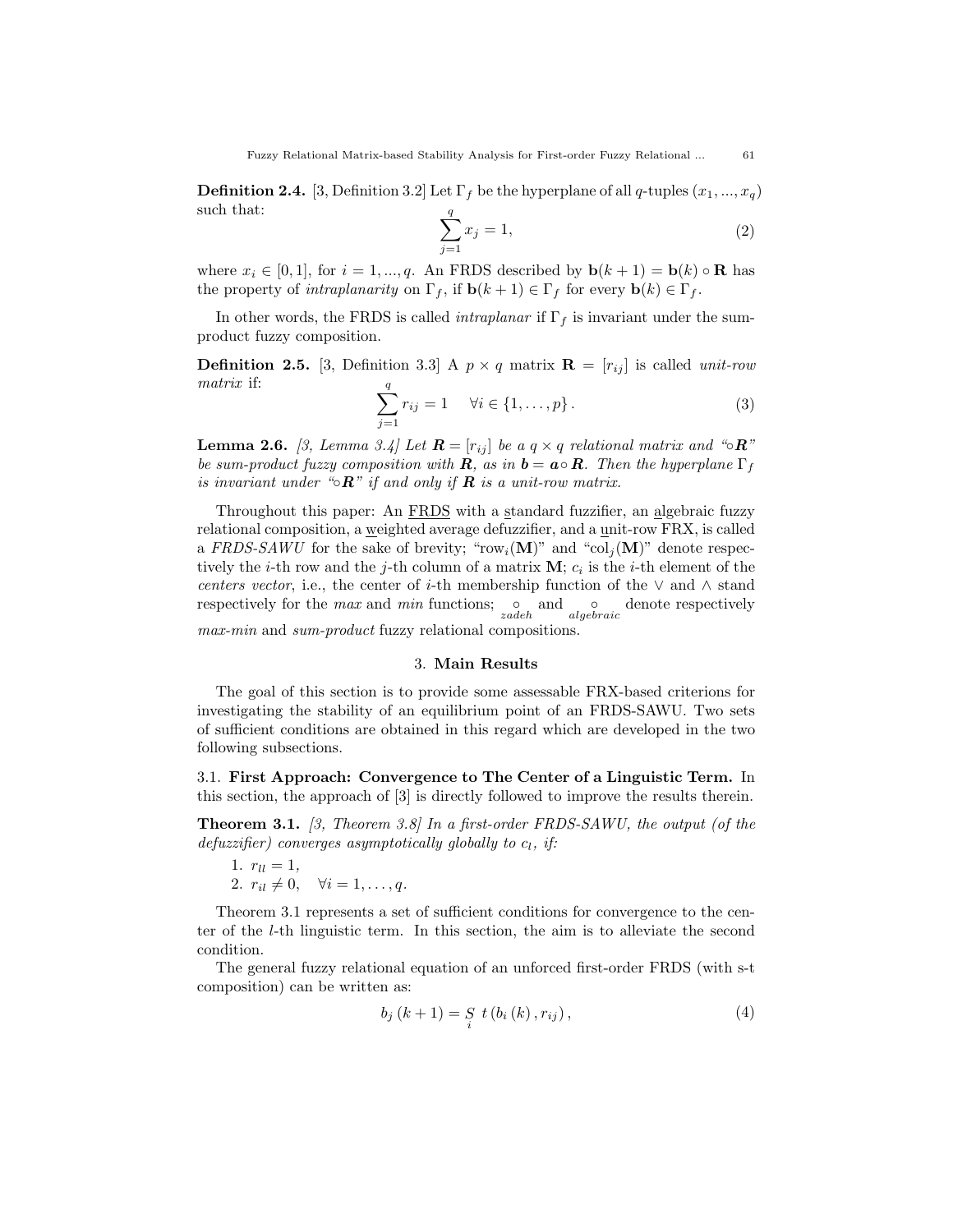where S denotes the operation of the t-conorm s on several operands, i.e.,  $\sum_{i=1}^{n} \lambda_{ij} =$  $s(\lambda_{1j}, \lambda_{2j}, \ldots, \lambda_{nj})$  for example. This equation means that all elements of the fuzzy vector in the previous time instant contribute in determining the value of the  $j$ -th element of the fuzzy vector in the current time instant. When the element  $r_{ij}$  is zero then there is no direct dependence between the i-th element of the previous fuzzy vector and the j-th element of the current one, the fact that has been mentioned in [3]. However, it should be noted that there may be an indirect dependence between these elements, e.g., j-th element depends on the  $i'$ -th one and the  $i'$ -th element depends on the  $i$ -th one. In such a case it takes two time instants for the i-th element to affect the value of j-th element.

**Definition 3.2.** Regarding  $(1)$  or  $(4)$ :

- There exists a *route of length one* from the *i*-th element of **b** to its *j*-th element when  $b_j (k + 1)$  depends on  $b_i (k)$ .
- More generally, there exists a *route of length*  $l_{path}$  from the *i*-th element of **b** to its j-th element when  $b_j (k + 1)$  depends on  $b_i (k + 1 - l_{path})$ .
- Altogether, there exists a *route* from the *i*-th element of **b** to its *j*-th element when there exist a delay index d such that  $b_i (k+1)$  depends on  $b_i (k+1-d)$ .

**Remark 3.3.** Obviously, it takes one time instant for the  $i$ -th element to affect the value of the j-th element when there is a route of length one (length-1 route) from the  $i$ -th element to the  $j$ -th element.

**Definition 3.4.** Let  $\mathbf{R} = [r_{ij}]$  be an  $n \times n$  FRX. We define the *indicator function* of an FRX **R** as  $f_{ind} : [0, 1] \rightarrow \{0, 1\}$ , such that:

$$
f_{ind}(x) = \begin{cases} 0 & x = 0 \\ 1 & x \neq 0 \end{cases}.
$$

An  $n \times n$  matrix  $\mathbf{B} = [b_{ij}]$  is called the *Boolean matrix* of **R** when  $b_{ij} = f_{ind}(r_{ij})$ .

**Remark 3.5.** A value of 1 (0) for the element  $(i, j)$  of the Boolean matrix **B** indicates the existence (nonexistence) of a route of length 1 in **R** from the *i*-th element to the j-th element.

**Lemma 3.6.** Let  $\mathbf{R} = [r_{ij}]$  be an  $n \times n$  relational matrix with Boolean matrix **B**. Then:

a. There exists a route of length two from the i-th element of the fuzzy vector to its j-th one if and only if:

$$
\mathrm{row}_{i}\left(\boldsymbol{B}\right) \underset{zadeh}{\circ} \mathrm{col}_{j}\left(\boldsymbol{B}\right) = 1.
$$

b. The number of the routes of length two from the i-th element of the fuzzy vector to its j-th element  $(n_{path})$  can be calculated as:

$$
n_{path} = \text{row}_{i} (B) \underset{algebraic}{\circ} \text{col}_{j} (B).
$$

Proof. It should be noted that:

a. row<sub>i</sub> (**B**)  $\underset{zadeh}{\circ}$  col<sub>j</sub> (**B**) = 1 if and only if  $\max_{k=1}^{n} {\{\min\{b_{ik}, b_{kj}\}\}} = 1$ , and this holds if and only if  $b_{ik} = b_{kj} = 1$ , for some  $k, 1 \leq k \leq n$ .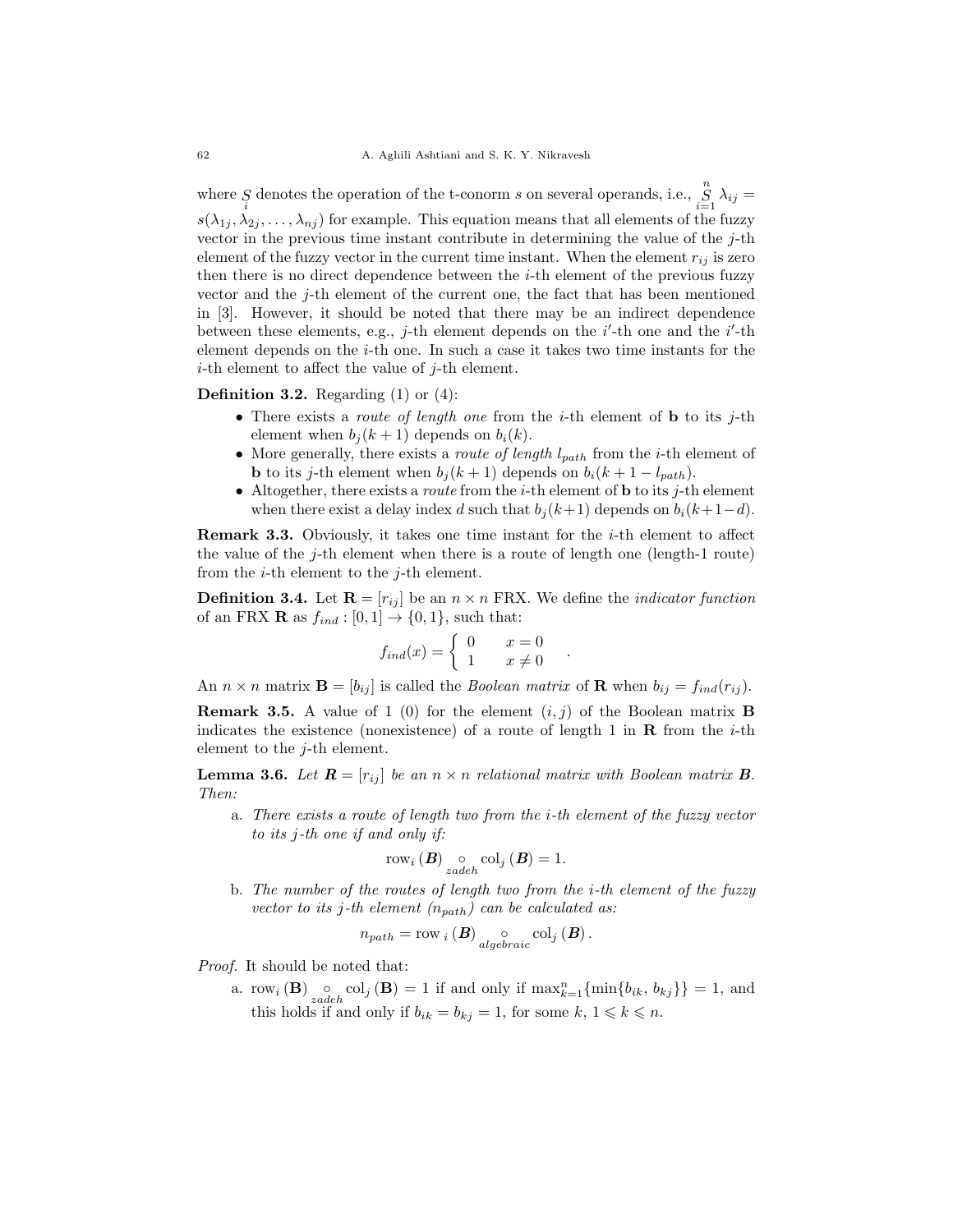Fuzzy Relational Matrix-based Stability Analysis for First-order Fuzzy Relational ... 63

b. row<sub>i</sub> (**B**)  $\underset{algebraic}{\circ}$  col<sub>j</sub> (**B**) =  $n_{path}$  if and only if  $\sum_{k=1}^{n} b_{ik}b_{kj} = n_{path}$ , and this holds if and only if there are  $k_1, \ldots k_{n_{path}}$  such that  $1 \leq k_r \leq n$  and  $b_{ik_r} = b_{k_rj} = 1$ , for every  $1 \leq r \leq n_{path}$ .

So the result follows.  $\Box$ 

Remark 3.7. The product operator in the composition of Lemma 3.6 (part b) can be replaced by the min operator.

**Definition 3.8.** Let  $\mathbf{R} = [r_{ij}]$  be an  $n \times n$  relational matrix. We call an  $n \times n$ matrix, say  $C = [c_{ij}]$ , the *l-route-map* of **R** if  $c_{ij} = 1$  when there exists a route of length l from the *i*-th element of the fuzzy vector to its *j*-th one, and  $c_{ij} = 0$  when there is no such route. Furthermore we define  $l$ −*routes-map* as an  $n \times n$  matrix, say  $F = [f_{ij}]$ , such that  $f_{ij}$  equals the number of the routes of length l from the *i*-th element of the fuzzy vector to its  $j$ -th one.

Remark 3.9. Let R be the FRX of a first-order FRDS with a fuzzy relational composition denoted by "∘" and **B** be the Boolean matrix of **R** which can be written as  $\mathbf{B} = f_{ind}(\mathbf{R})$ . Then:

- B is indeed the 1-route-map of the FRDS.
- The element  $r_{ij}$  can be used as a criterion to show the efficacy of the *i*-th element on the  $j$ -th element by the routes of length one; Similarly, The element  $(i, j)$  of  $\mathbf{R} \circ \mathbf{R}$  can be used as a criterion to show the efficacy of the *i*-th element on the *j*-th element by the routes of length two; And so on.
- It is very easy to show that  $f_{ind}(\mathbf{R} \circ \mathbf{R}) = \mathbf{B} \underset{zadeh}{\circ} \mathbf{B}$ .

**Example 3.10.** Consider the following FRX  $(R)$ . The direct routes (routes of length one) of the related FRDS are determined after calculating the related Boolean matrix B.

|                                                                                |                                                                                                   |  |                          |  |                                                       | $\begin{bmatrix} 1 & 1 & 1 & 0 & 0 \end{bmatrix}$                                     |  |                     |  |
|--------------------------------------------------------------------------------|---------------------------------------------------------------------------------------------------|--|--------------------------|--|-------------------------------------------------------|---------------------------------------------------------------------------------------|--|---------------------|--|
|                                                                                | $\left[\begin{array}{cccc} 0.1 & 0.5 & 0.3 & 0 & 0 \\ 0 & 0.2 & 0.5 & 0.2 & 0 \end{array}\right]$ |  |                          |  |                                                       |                                                                                       |  | $0 \t1 \t1 \t1 \t0$ |  |
| $\mathbf{R} = \begin{bmatrix} 0 & 0 & 1 & 0.1 & 0.4 \end{bmatrix} \Rightarrow$ |                                                                                                   |  |                          |  | $B = \begin{bmatrix} 0 & 0 & 1 & 1 & 1 \end{bmatrix}$ |                                                                                       |  |                     |  |
|                                                                                |                                                                                                   |  | $0 \t 0.8 \t 0.2 \t 0.1$ |  |                                                       |                                                                                       |  |                     |  |
|                                                                                |                                                                                                   |  | $0 \t 0 \t 0.3 \t 0.1$   |  |                                                       | $\left[\begin{array}{cccc} 0 & 0 & 1 & 1 & 1 \\ 0 & 0 & 0 & 1 & 1 \end{array}\right]$ |  |                     |  |

Also, the existence and the number of indirect routes of length two are indicated by calculating 2-route-map and 2-routes-map as follows:

$$
\mathbf{B}_{\substack{\circ}{2}adeh}\mathbf{B} = \begin{bmatrix} 1 & 1 & 1 & 1 \\ 0 & 1 & 1 & 1 & 1 \\ 0 & 0 & 1 & 1 & 1 \\ 0 & 0 & 1 & 1 & 1 \\ 0 & 0 & 1 & 1 & 1 \end{bmatrix}, \quad \mathbf{B}_{\substack{0 \text{ebraic}}} \mathbf{B} = \begin{bmatrix} 1 & 2 & 3 & 2 & 1 \\ 0 & 1 & 3 & 3 & 2 \\ 0 & 0 & 2 & 3 & 3 \\ 0 & 0 & 2 & 3 & 3 \\ 0 & 0 & 1 & 2 & 2 \end{bmatrix}.
$$

Meanwhile, for two classes of fuzzy relational compositions we have:

$$
\mathbf{R}_{\text{max-min}} \mathbf{R} = \left[ \begin{array}{cccc} 0.1 & 0.2 & 0.5 & 0.2 & 0.3 \\ 0 & 0.2 & 0.5 & 0.2 & 0.4 \\ 0 & 0 & 1 & 0.3 & 0.4 \\ 0 & 0 & 0.8 & 0.2 & 0.4 \\ 0 & 0 & 0.3 & 0.2 & 0.1 \end{array} \right],
$$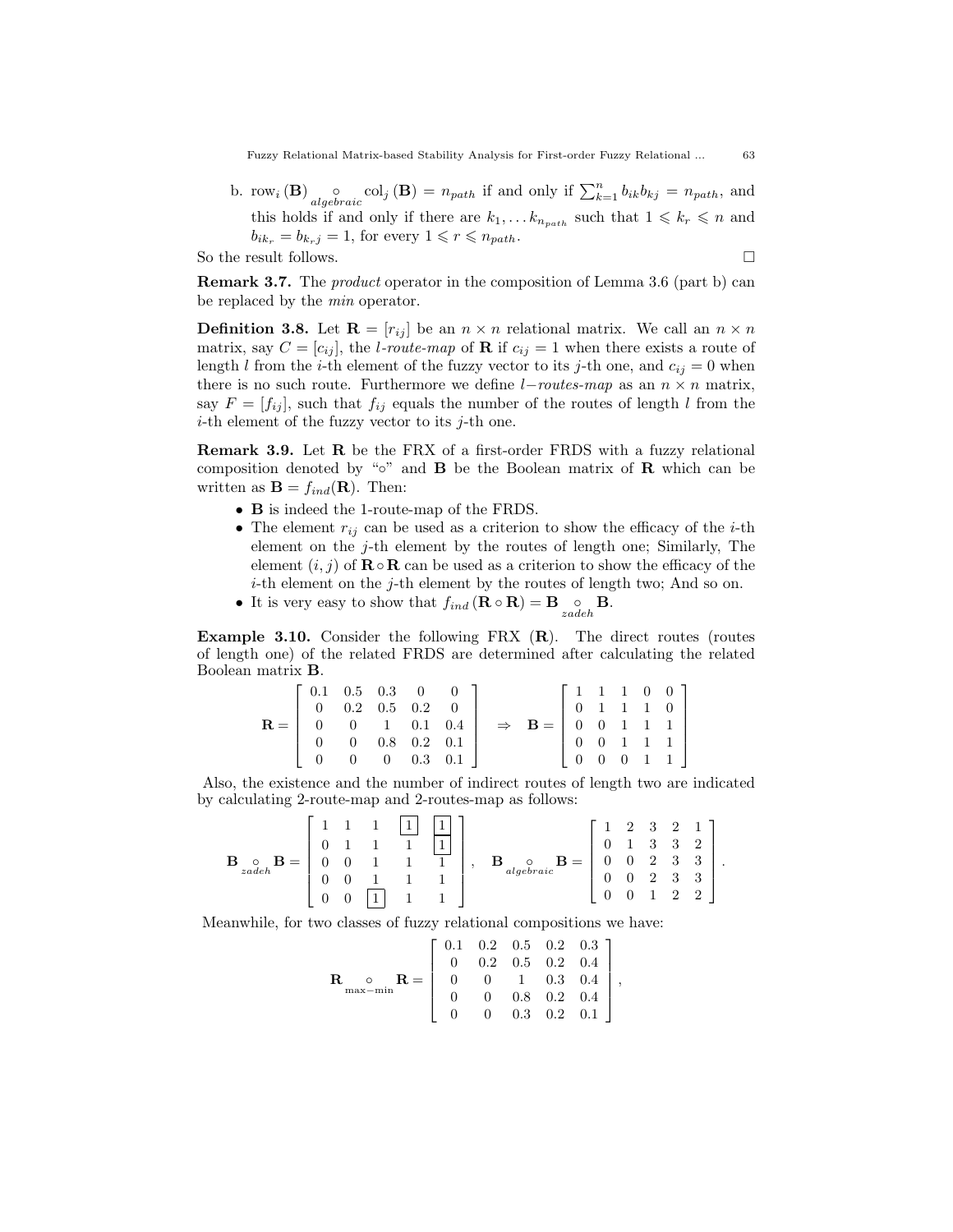$$
\mathbf{R}_{\text{sum-prod}} \mathbf{R} = \left[ \begin{array}{ccccc} 0.01 & 0.15 & 0.58 & 0.13 & 0.12 \\ 0 & 0.04 & 0.76 & 0.13 & 0.22 \\ 0 & 0 & 1 & 0.24 & 0.45 \\ 0 & 0 & 0.96 & 0.15 & 0.35 \\ 0 & 0 & 0.24 & 0.09 & 0.04 \end{array} \right].
$$

For example, consider the element  $(1,4)$  of **R**. From the first element of the fuzzy vector to its fourth element, it is admitted respectively by the 1-route-map, the 2-route-map, and the 2-routes-map that:

- There is no route of length one.
- There is at least one route of length two.
- There are exactly two routes of length two.

**Lemma 3.11.** Let  $R$  be the FRX of a first-order FRDS and let the l−route-map and the l–routes-map of **R** be respectively denoted by  $B^{l}_{zadeh}$  and  $B^{l}_{algebraic}$ . Then, the so-called maps can be calculated as follows.

 B l zadeh = l z }| { B ◦ zadeh · · · ◦ zadeh B B l algebraic = l z }| { B ◦ algebraic · · · ◦ algebraic B

Proof. The lemma is easily proved by successive use of Lemma 3.6 in matrix form. П

**Definition 3.12.** Let  $\mathbf{R} = [r_{ij}]$  be the FRX of a first-order FRDS. We define the complete-route-map as an  $n \times n$  matrix, say  $\mathbf{P} = [p_{ij}]$ , such that  $p_{ij} = 1$  if there is a route (of arbitrary length) from the  $i$ -th element of the fuzzy vector to its  $j$ -th element, and  $p_{ij} = 0$ , otherwise.

Also we define the *complete-routes-map* as an  $n \times n$  matrix, say  $\mathbf{Q} = [q_{ij}]$ , where  $q_{ij}$  equals the number of the routes from the *i*-th element of the fuzzy vector to its j-th element, no matter what the length of the routes are.

Corollary 3.13. For a first-order FRDS, the complete-route-map and the completeroutes-map are calculated as follows:

$$
\left\{\begin{array}{l}\text{complete-route-map:} \begin{array}{c} l \\ \vee \\ i=1 \end{array} \!\!\!\! \mathbf{B}^i_{zadeh}, \\ \text{complete-routers-map:} \begin{array}{c} \sum_{i=1}^{l} \mathbf{B}^i_{algebraic}, \end{array}\end{array}\right.
$$

where  $B_{zadeh}^{i}$  and  $B_{algebraic}^{i}$  are calculated as in Lemma 3.11.

**Theorem 3.14.** For an FRDS-SAWU with an FRX  $\mathbf{R}$ , the output (of the defuzzifier) converges globally asymptotically to  $c_l$  if:

1.  $r_{ll} = 1$  and  $r_{ij} < 1$  for all  $(i, j) \neq (l, l)$ .

2. All the elements of the l-th column in the complete-route-map are nonzero.

*Proof.* Since we deal with FRDS-SAWU and  $r_{ll} = 1$ , then (1) can be rewritten as:

$$
b_l(k+1) = \sum_{i=1}^q b_i(k)r_{il} = b_l(k) + \sum_{i=1, i \neq l}^q b_i(k)r_{il}.
$$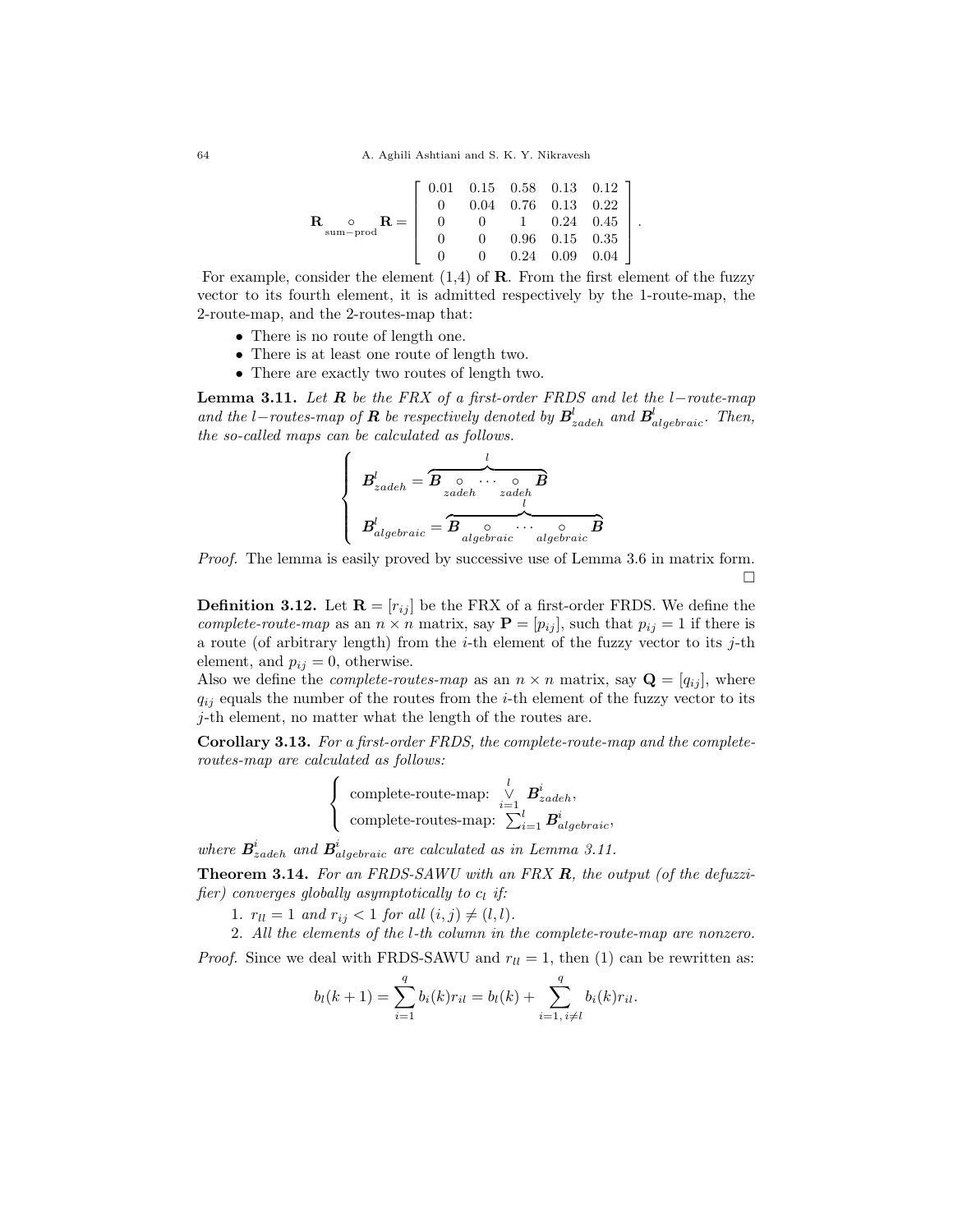Thus,  $\{b_l(k)\}\$ is an increasing and bounded sequence and so it is convergent. Indeed, we have:

$$
b_l(k + 1) - b_l(k) = \sum_{i=1, i \neq l}^{q} b_i(k) r_{il},
$$

and so:

$$
0 = \lim_{k \to \infty} (b_l(k+1) - b_l(k)) = \sum_{i=1, i \neq l}^{q} \lim_{k \to \infty} b_i(k)r_{il}.
$$

which means:

$$
r_{il} \lim_{k \to \infty} b_i(k) = 0, \forall i \neq l,
$$
\n(5)

because  $b_i(k)$  and  $r_{il}$  are nonnegative for all i.

By the second condition of the theorem, there is at least one nonzero element in the *l*-th column of **R**, other than  $r_{ll}$ . Define  $I := \{i : r_{il} \neq 0\}$ . By (5), we conclude that  $\lim_{k\to\infty} b_i(k) = 0$ , for every  $i \in I - \{l\}.$ 

Now, suppose that  $i \in I^c = \{i : r_{il} = 0\}$ . By the second condition of the theorem, there is a route (of unknown length t) from  $b_i(k)$  to  $b_l(k)$ . Consider there is route of length one from  $b_i(k)$  to  $b_{i_1}(k)$ , from  $b_{i_1}(k)$  to  $b_{i_2}(k)$ , and etc., till finally from  $b_{i_{t-1}}(k)$  to  $b_l(k)$ . Clearly,  $i_{t-1} \in I$ , so  $\lim_{k \to \infty} b_{i_{t-1}}(k) = 0$  and  $r_{i_{t-2},i_{t-1}} \neq 0$ . Thus,

$$
b_{i_{t-1}}(k+1) = b_{i_{t-2}}(k)r_{i_{t-2}i_{t-1}} + \sum_{i \neq i_{t-2}} b_i(k)r_{i_{t-1}}
$$

yields  $\lim_{k\to\infty} b_{i_{t-2}}(k) = 0$ , after the operation of  $\lim_{k\to\infty}$  on its both sides, since the terms are nonnegative. By repeating this argument, it is proved that  $\lim_{k\to\infty} b_i(k) = 0$  for all  $i \in I^c$ .

Therefore,  $\lim_{k\to\infty} b_i(k) = 0$ , for every  $i \neq l$ , and so the result follows.  $\Box$ 

3.2. Second Approach: Convergence to the Origin. In this section, a special class of dynamic systems is considered in which the behavior (including the dynamics) of the system is symmetric around the origin and the system is modeled as a first-order FRDS. An inverted pendulum is a well-known example for globallysymmetric behavior around the upright position (considered as the origin). There are also many real-world systems that their behaviors are not globally-symmetric but can be considered locally-symmetric around a desired equilibrium point which serves as the local origin. Fuzzy relational modeling can be used in these cases in a symmetric format, since the fuzzy linguistic modeling is, in essence, a local modeling scheme.

While the goal of this subsection is the same as of the previous subsection, the approach of this subsection is different from the previous subsection. The mathematical foundation of the approach of this subsection is based on an special notion of symmetry for matrices, introduced in [2], which is applied to fuzzy relational matrices in this paper.

**Definition 3.15.** [2] Let **R** be a  $p \times q$  matrix. Then:

• **R** is called *centrally symmetric*  $(CS)$ , if:

$$
r_{i,j} = r_{p+1-i,q+1-j},
$$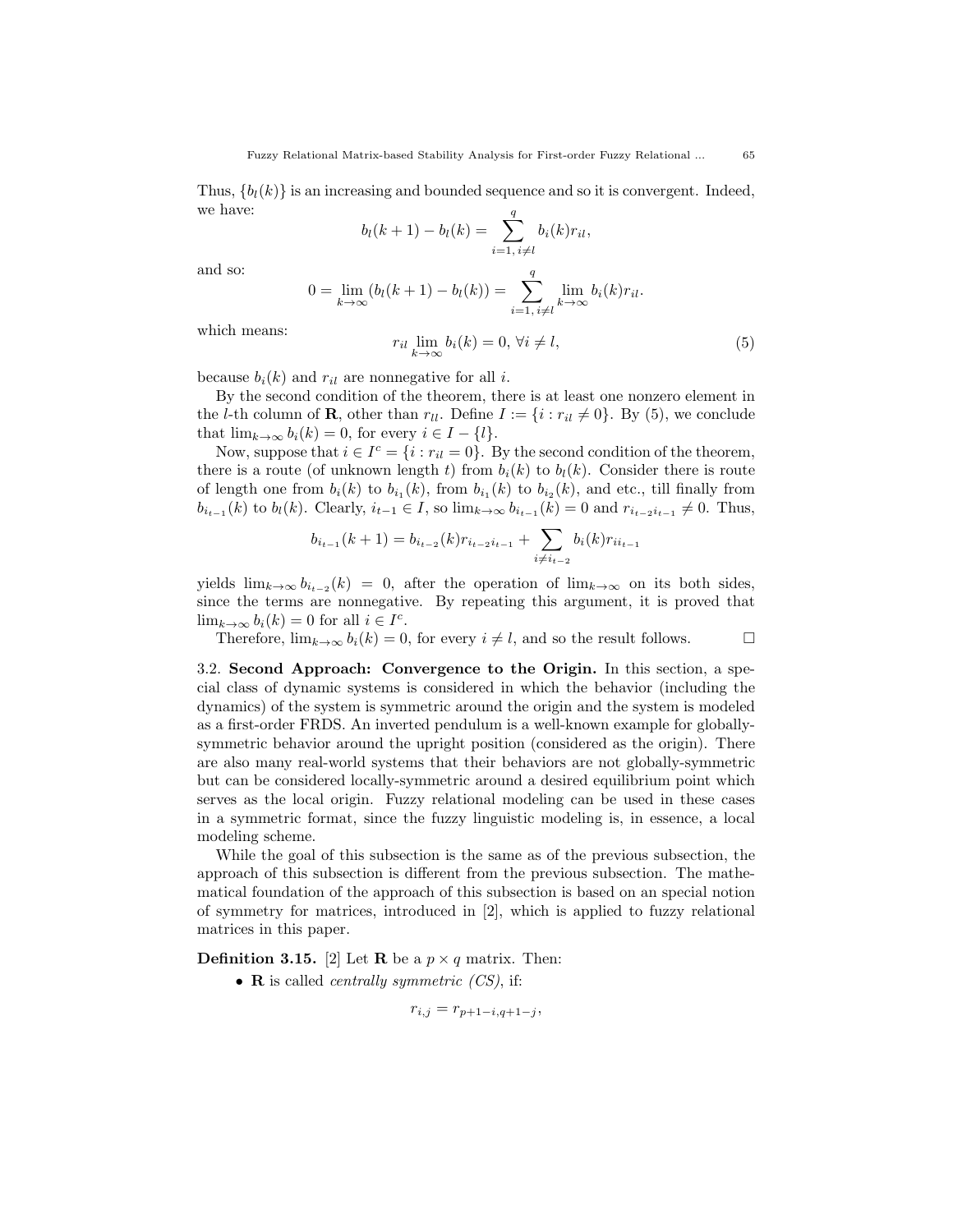

FIGURE 2. The Membership Functions of an Equally-Spaced Symmetric Standard Fuzzifier with 5 Linguistic Terms

•  $\bf{R}$  is called *centrally skew symmetric (CSS)*, if:

$$
r_{i,j} = -r_{p+1-i,q+1-j},
$$

- R is called *row-wise symmetric (RWS)*, if:  $r_{i,j} = r_{p+1-i,j},$
- R is called *row-wise skew symmetric (RWSS)*, if:  $r_{i,j} = -r_{p+1-i,j}$
- R is called *column-wise symmetric (CWS)*, if:

$$
r_{i,j}=r_{i,q+1-j},
$$

 $\bullet$  **R** is called *column-wise skew symmetric (CWSS)*, if:

$$
r_{i,j} = -r_{i,q+1-j},
$$

• **R** is called *plus Symmetric (PS)*, if:

 $r_{i,j}$  =  $r_{p+1-i,j}$  $=$   $r_{i,q+1-j}$  $= r_{p+1-i,q+1-j},$ 

for all  $i \in \{1, ..., p\}$  and  $j \in \{1, ..., q\}$ .

Remark 3.16. Definition 3.15 is obviously valid for vectors as special cases of matrices, where  $p$  is equal to 1 (row vector) or  $q$  is equal to 1 (column vector).

Definition 3.17. A symmetric standard fuzzifier is defined as a standard fuzzifier (as mentioned in Reminder 2.1) in which the non-fuzzy universe of discourse is a symmetric interval in **R** around 0, say  $[-x, x]$ , and the whole set of membership functions, when depicted, constitute a symmetric graph about the origin (about the vertical axis); See Figure 2 for example.

Definition 3.18. A symmetric weighted average defuzzifier (SWAD) is defined as a weighted average defuzzifier (as mentioned in Reminder 2.3) in which the centers vector is CSS.

**Lemma 3.19.** Assume a symmetric weighted average defuzzifier with  $2m + 1$  centers, where  $m \in \mathbb{N}$ . If the (fuzzy) input vector of the defuzzifier (say **b**) is CS, then, the  $(non-fuzzy)$  output of the defuzzifier  $(y)$  equals zero.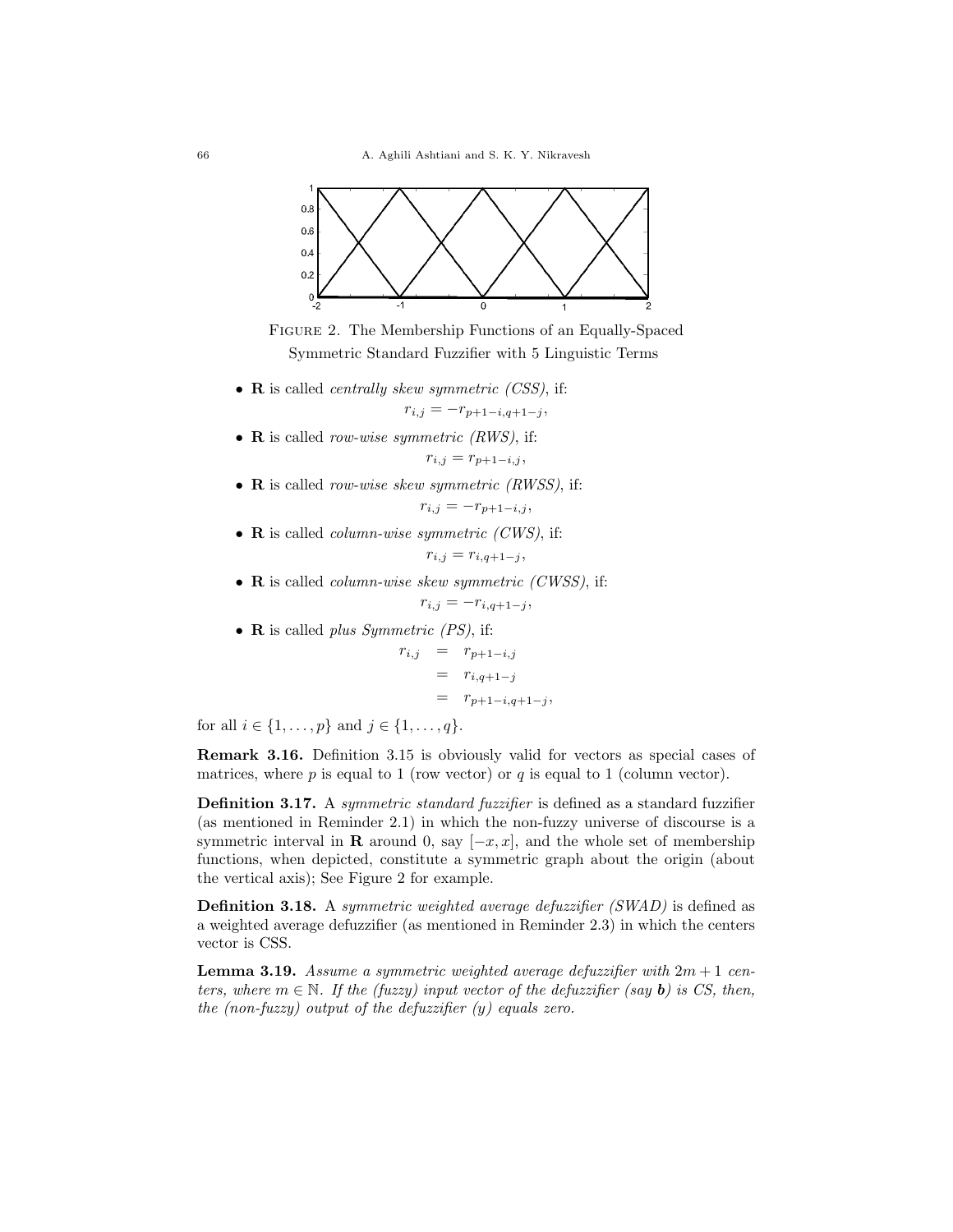Proof. Let the centers vector and the input vector of the defuzzifier respectively be:

| $\mathbf{c} = \begin{bmatrix} -c_m & \cdots & -c_1 & 0 & c_1 & \cdots & c_m \end{bmatrix},$                    |  |  |  |  |
|----------------------------------------------------------------------------------------------------------------|--|--|--|--|
| $\mathbf{b} = \left[ \begin{array}{cccccc} -b_m & \cdots & -b_1 & 0 & b_1 & \cdots & b_m \end{array} \right],$ |  |  |  |  |

The result follows easily, since:

$$
y = \frac{-b_m c_m - \dots - b_1 c_1 + b_1 c_1 + \dots + b_m c_m}{b_m + \dots + b_1 + b_0 + b_1 + \dots + b_m} = 0.
$$

**Theorem 3.20.** [2, Theorem 2] Let **R** be a  $n \times n$  CS matrix which has n distinct eigenvalues. Then  $\mathbf{R}^k$  tends to a PS matrix as k grows, if all of the eigenvalues associated with RWSS eigenvectors are located in the unit circle.

Remark 3.21. In Theorem 3.20, the eigenvectors has been considered to be column vectors, and accordingly, RWSS eigenvectors have been selected to be dealt with. However, in this paper, CSS eigenvectors are selected instead. In this manner, it does not matter for the eigenvectors to be row vector or column vector.

Remark 3.22. The eigenvalues that should be checked in Theorem 3.20 is about the half of all eigenvalues of R. See [2] for more information. Meanwhile, it is worth mentioning that the condition of eigenvalues in this theorem is true for most cases as simulation results admit.

Remark 3.23. The symmetric behavior of a dynamic system leads to a CS FRX when the system is modeled as a first-order FRDS.

**Theorem 3.24.** Let  $q = 2m + 1$ , where  $m \in \mathbb{N}$ . Consider an FRDS-SAWU in which:

- The  $q \times q$  FRX **R** is CS and has q distinct eigenvalues.
- The standard fuzzifier is symmetric with q linguistic terms.
- The weighted average defuzzifier is symmetric with q centers (the same as the fuzzifier).

Then, the output (of the defuzzifier) converges globally asymptotically to the origin if all of the eigenvalues associated with the CSS eigenvectors are located in the unit circle.

Proof. The fuzzy relational equation of the considered model can be written as  $\mathbf{b}(k) = \mathbf{b}(k-1)\mathbf{R} = \mathbf{b}(0)\mathbf{R}^{k}$ , since the fuzzy relational composition is of sumproduct type and the FRX is a unit-row matrix. Thus, we can write  $b_j (k) =$  $\mathbf{b}(0) \text{col}_j\left(\mathbf{R}^k\right), \forall j = \{1, \cdots, q\}.$  By Theorem 3.20 and Remark 3.21,  $\mathbf{R}^k$  tends to a PS matrix as k approaches  $\infty$ . Every PS matrix is CWS too. Therefore,

$$
\lim_{k\to\infty} \mathrm{col}_j\left(\mathbf{R}^k\right) = \lim_{k\to\infty} \mathrm{col}_{q+1-j}\left(\mathbf{R}^k\right),\,
$$

and so  $\lim_{k\to\infty} b_j(k) = \lim_{k\to\infty} b_{q+1-j}(k)$ , for all  $j = \{1, \dots, q\}$ . Thus, using Lemma 3.19, the final conclusion is made, i.e.,  $\lim_{k\to\infty} y = 0$ . Lemma 3.19, the final conclusion is made, i.e.,  $\lim_{k\to\infty} y = 0$ .

 $\Box$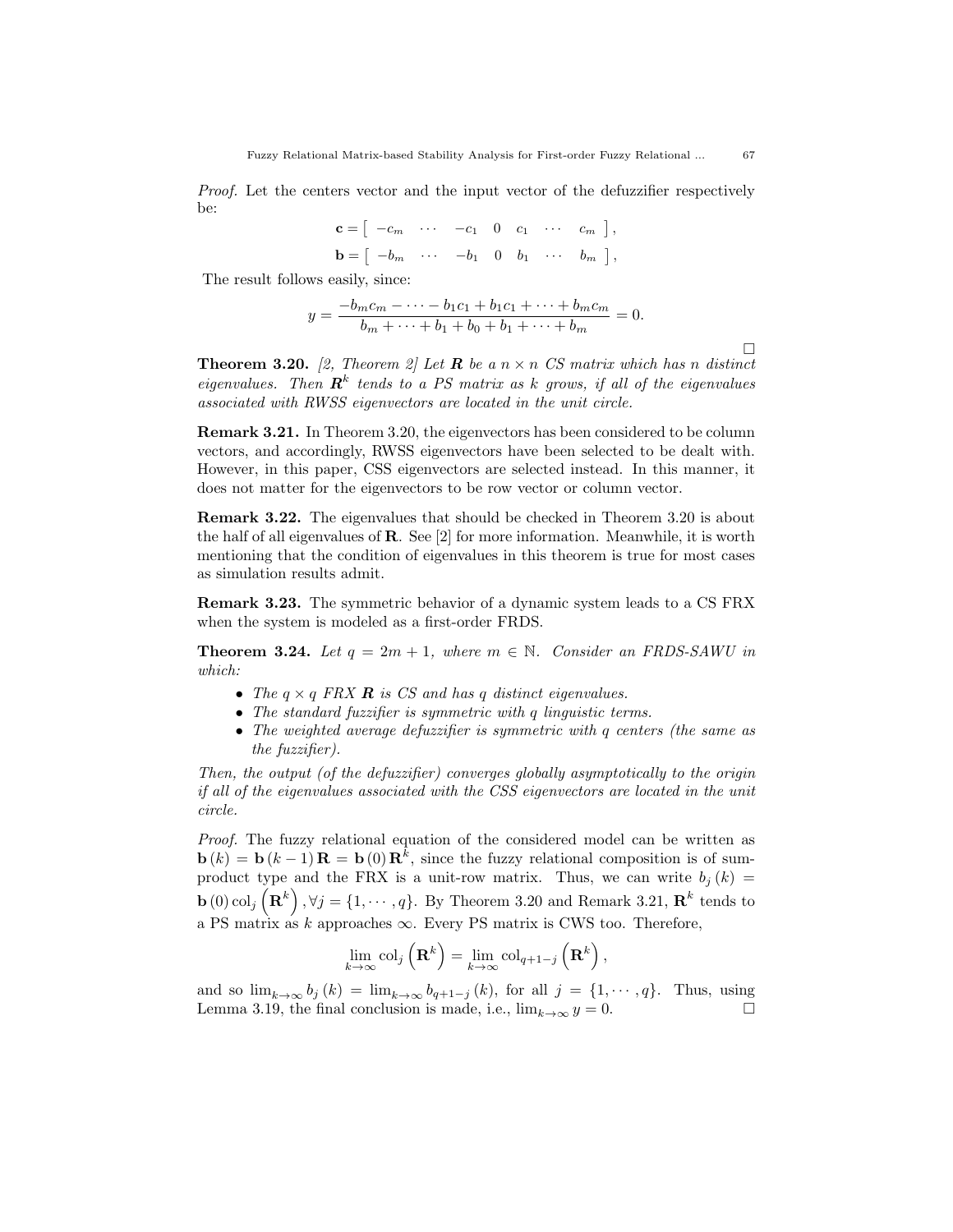### 68 A. Aghili Ashtiani and S. K. Y. Nikravesh

## 4. Examples and Simulation Results

In this section, two examples are provided to validate the proposed sets of sufficient conditions, i.e., Theorem 3.14 and Theorem 3.24.

Example 4.1 (Convergence to the Center of a Linguistic Term). Consider an FRDS-SAWU described by  $(1)$ . Suppose the FRX **R** as:

|             | $\begin{array}{ccc} 0.8 & 0.2 & 0 \\ 0 & 0.8 & 0.2 \end{array}$ |                 |     |     |  |
|-------------|-----------------------------------------------------------------|-----------------|-----|-----|--|
| $\mathbf R$ |                                                                 |                 |     |     |  |
|             |                                                                 | $\frac{0.2}{0}$ | 0.8 |     |  |
|             |                                                                 |                 | 0.2 | 0.8 |  |

.

The conditions of Theorem 3.14 hold for the third linguistic term. Therefore, it can be concluded that the actual output of the dynamic system certainly converges to the center of the third membership function from every arbitrary initial point in the non-fuzzy universe of discourse. This can be observed in Table 1 which shows the evolution of the output fuzzy vector from an initial state for 100 time steps.

It worth mentioning that in Table 1, the sum of the elements of each row is one, as expected. This illustrates the fact that the hyperplane (2) is invariant under the operation "◦R".

| $_{k}$           |        |        | ${\bf b}({\bf k})$ |   |  |
|------------------|--------|--------|--------------------|---|--|
| $\theta$         |        | 0      |                    |   |  |
| 1                | 0.8    | 0.2    |                    |   |  |
| $\boldsymbol{2}$ | 0.64   | 0.32   | 0.04               | 0 |  |
| 3                | 0.512  | 0.384  | 0.104              | 0 |  |
| $\overline{4}$   | 0.4096 | 0.4096 | 0.1808             | 0 |  |
| $\overline{5}$   | 0.3277 | 0.4096 | 0.2627             | 0 |  |
| $\bullet$        |        |        |                    |   |  |
|                  |        |        |                    |   |  |
| 100              | 0      |        |                    |   |  |

Table 1. Evolution of the Output Fuzzy Vector from  $[1, 0, 0, 0, 0]$  to  $[0, 0, 1, 0, 0]$  for 100 Time Steps (Example 4.1)

Example 4.2 (Convergence to the Origin). Consider an FRDS-SAWU described by (1). Suppose the FRX  $\bf{R}$  as:

|  |  | $\mathbf{R} = \left( \begin{array}{cccc} 0.3684 & 0.3684 & 0.0789 & 0.0789 & 0.1053 \ 0.2889 & 0.2000 & 0.2444 & 0.1111 & 0.1556 \ 0.2167 & 0.1500 & 0.2667 & 0.1500 & 0.2167 \ 0.1556 & 0.1111 & 0.2444 & 0.2000 & 0.2889 \ 0.1053 & 0.0789 & 0.0789 & 0.3684 & 0.3684 \end{array$ |
|--|--|-------------------------------------------------------------------------------------------------------------------------------------------------------------------------------------------------------------------------------------------------------------------------------------|

According to Theorem 3.24, the eigenvalues associated with CSS eigenvectors should be checked. The eigenvectors of  $\bf{R}$  (5 column vectors concatenated as a modal matrix  $M$ ) and the corresponding eigenvalues (gathered as a vector  $v$ ) are as follows.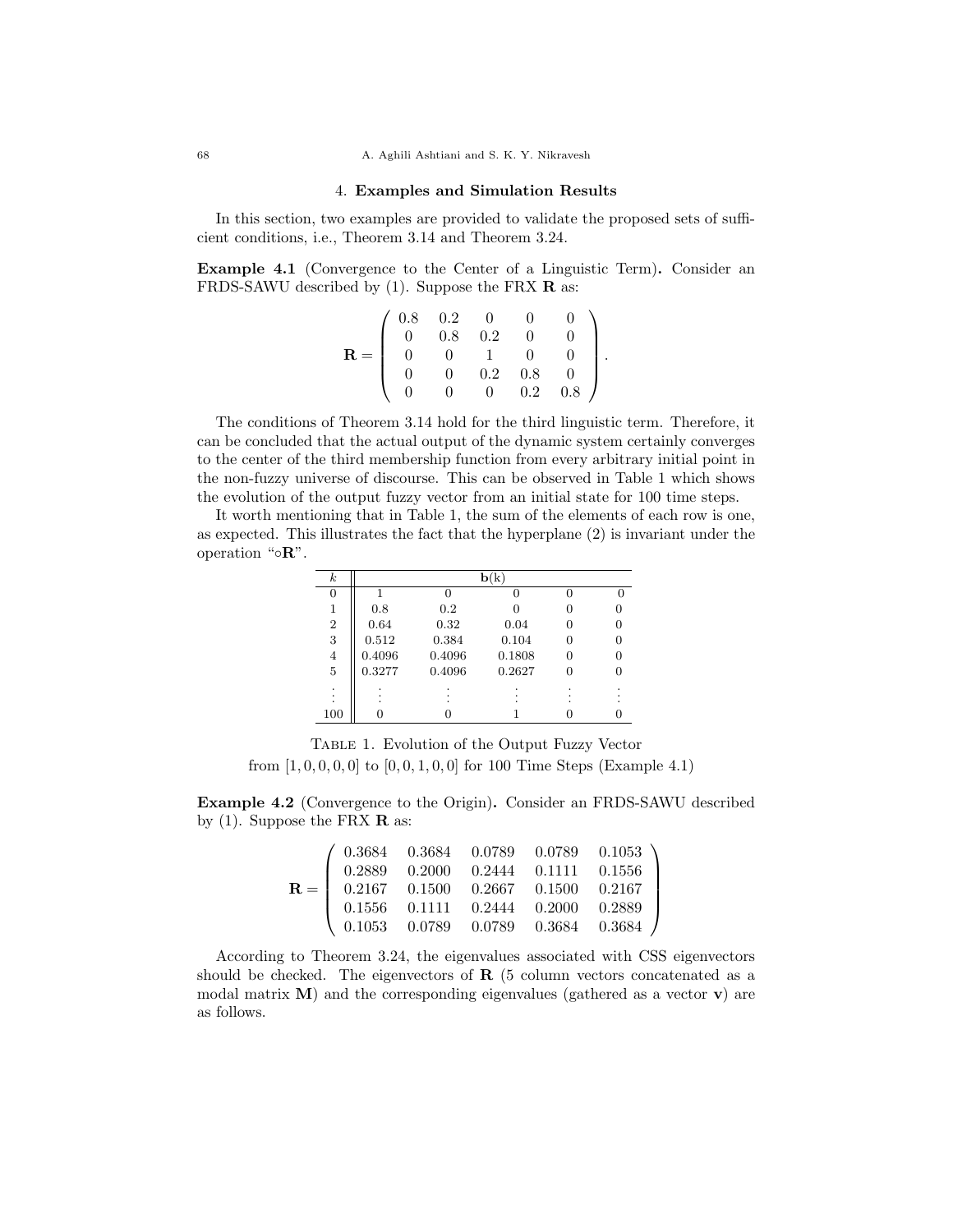|        |                             |                                                                               | $\begin{array}{cccc} 0.2279 & 0.1583 & 0.1138 & 0.3514 & 0.1486 \end{array}$ |  |
|--------|-----------------------------|-------------------------------------------------------------------------------|------------------------------------------------------------------------------|--|
|        |                             | $0.1857 \qquad 0.4047 \qquad -0.5903 \qquad 0.3367 \qquad -0.3367$            |                                                                              |  |
|        | $M =$ 0.1728 -1.1259 0.9531 |                                                                               |                                                                              |  |
|        |                             |                                                                               | $0.1857 \qquad 0.4047 \qquad -0.5903 \qquad -0.3367 \qquad 0.3367$           |  |
| 0.2279 |                             | $0.1583$ $0.1138$ $-0.3514$ $-0.1486$                                         |                                                                              |  |
|        |                             | $\mathbf{v} = (1.0000 \quad 0.0688 \quad -0.0173 \quad 0.3909 \quad -0.0389)$ |                                                                              |  |

The conditions of Theorem 3.24 are satisfied. Note that one of the eigenvalues equals 1 and is not in the unit circle but that eigenvalue is not related to a CSS eigenvector. Therefore, we expect that the output of the system converges to the origin from any arbitrary initial condition. Let us, for example, run the system with initial condition  $y(0) = -2$  which is equivalent to the fuzzy vector [ 1 0 0 0 0 ], according to the fuzzifier specified in Figure 2. Table 2 shows the non-fuzzy and fuzzy outputs in some instances of time. It can be observed in this table that the output fuzzy vector  $\mathbf{b}(k)$  tends to a CS vector (CWS row vector) and the non-fuzzy output tends to zero.

| $_{k}$         | y(k)     |        |        | $\mathbf{b}(k)$ |        |        |
|----------------|----------|--------|--------|-----------------|--------|--------|
| $\overline{0}$ | $-2.000$ | 1.0000 | 0      | 0               |        | 0      |
| 1              | $-0.816$ | 0.3684 | 0.3684 | 0.0789          | 0.0789 | 0.1053 |
| $\overline{2}$ | $-0.318$ | 0.2826 | 0.2383 | 0.1678          | 0.1364 | 0.1748 |
| 3              | $-0.124$ | 0.2490 | 0.2059 | 0.1725          | 0.1656 | 0.2070 |
| 4              | $-0.049$ | 0.2361 | 0.1935 | 0.1728          | 0.1778 | 0.2197 |
| 8              | $-0.001$ | 0.2281 | 0.1858 | 0.1728          | 0.1855 | 0.2277 |
| 9              | $-0.000$ | 0.2280 | 0.1857 | 0.1728          | 0.1856 | 0.2279 |

Table 2. Evolution of the System Output (Crisp and Fuzzy Outputs) for 10 Time Steps (Example 4.2)

## 5. Conclusion

In this paper, some sets of sufficient conditions were obtained to conclude the global asymptotic stability of an equilibrium point of an unforced first-order fuzzy relational dynamic systems.

First, by introducing the concept of direct and indirect paths, the result of [3] was improved by obtaining a less conservative set of sufficient conditions. Second, a new set of sufficient conditions was obtained for dynamic systems with symmetric behavior about the equilibrium point by using the mathematical results of [2]. The intraplanarity property, introduced in [3], has been used in both approaches of this paper.

In view of future works and based on the methods and the results of this paper, we present some suggestions as follows.

Concerning the analytical derivation of the conditions, the results may be improved by obtaining yet less conservative sets of sufficient conditions (for the FRM with the configuration of this paper or any other configurations).

In view of possible applications of the proposed conditions, it should be noted that the derived sets of sufficient conditions might be used as an extra property of